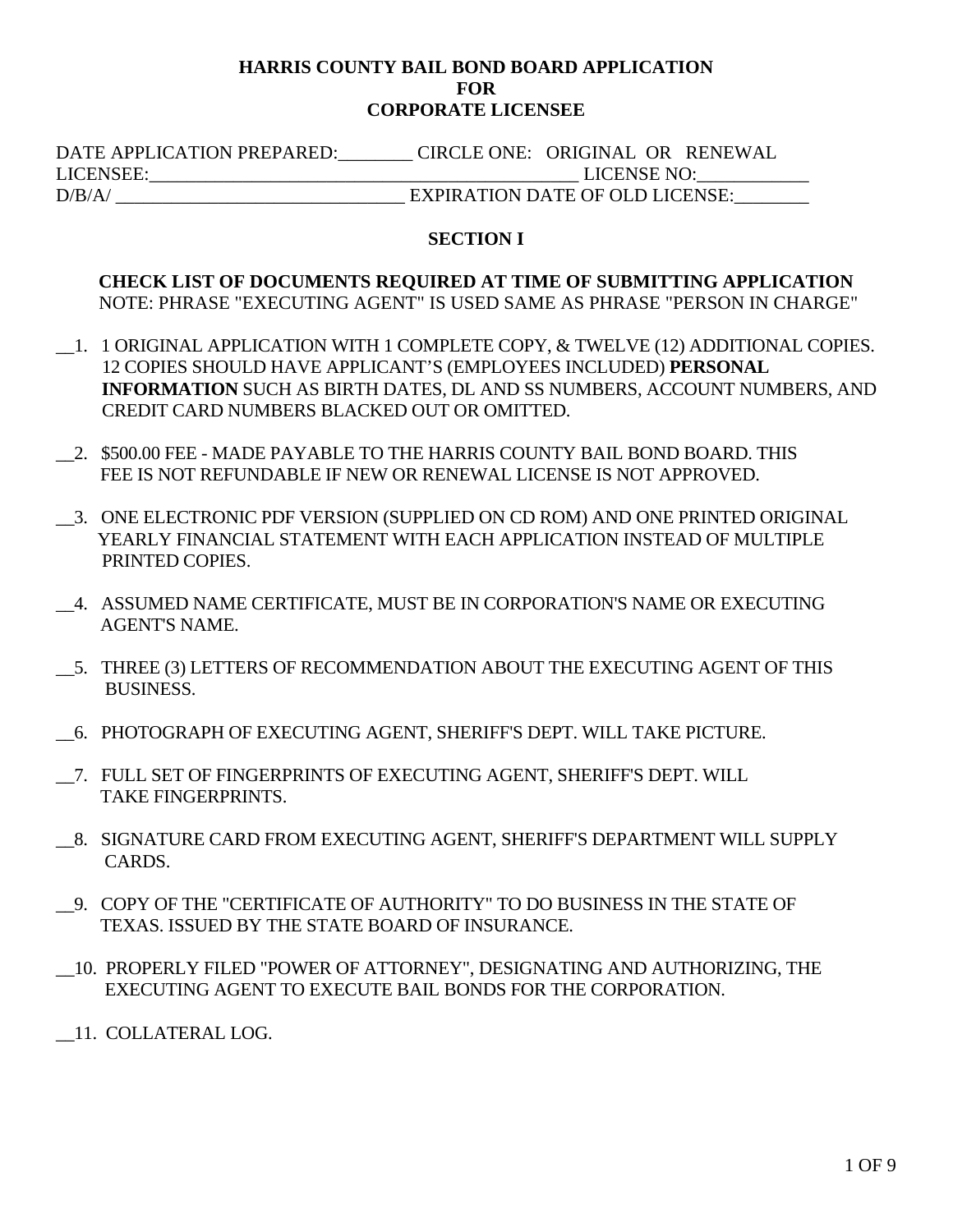- \_\_12. EDUCATION CERTIFICATE
- \_\_13. FORFEITURE AFFIDAVIT FROM APPLICANT.
- \_\_14. FORFEITURE AFFIDAVIT FROM AGENT
- \_\_15. AFTER THE BOARD HAS APPROVED ISSUANCE OF THIS LICENSE, CORPORATE LICENSEE MUST SUBMIT AN ACCEPTABLE COLLATERAL DEPOSIT SUCH AS **CERTIFICATE OF DEPOSIT MADE PAYABLE TO THE HARRIS COUNTY TREASURER FOR THE BENEFIT OF (Licensee)** AND MUST BE FROM A FEDERAL INSURED FINANCIAL INSTITUTION, **CASHIERS CHECK OR CASH** IN THE AMOUNT OF AT LEAST FIFTY THOUSAND DOLLARS (\$50,000.00), MADE PAYABLE TO THE HARRIS COUNTY TREASURER. (SEE LOCAL RULE 7)
- \_\_16. A PROPER AND FULLY COMPLETED TYPED APPLICATION FILED TIMELY WITH THE BOARDS SECRETARY.

### **ALL REQUIRED DOCUMENTS MUST BE TURNED IN WITH THIS APPLICATION**

\*\*\*\*\*\*\*\*\*\*\*\*\*\*\*\*\*\*\*\*\*\*\*\*\*\*\*\*\*\*\*\*\*\*\*\*\*\*\*\*\*\*\*\*\*\*\*\*\*\*\*\*\*\*\*\*\*\*\*\*\*\*\*\*\*\*\*\*\*\*\*\*\*\*\*

THIS SECTION FOR BOARD USE ONLY

DATE AND TIME RECEIVED BY BOARD'S SECRETARY: RECEIVED BY: \_\_\_\_\_\_\_\_\_\_\_\_\_\_\_\_\_\_\_\_\_\_\_\_\_\_\_\_\_\_\_\_\_\_\_\_\_\_\_\_\_\_\_\_\_\_\_\_\_\_\_\_ CHECKED BY: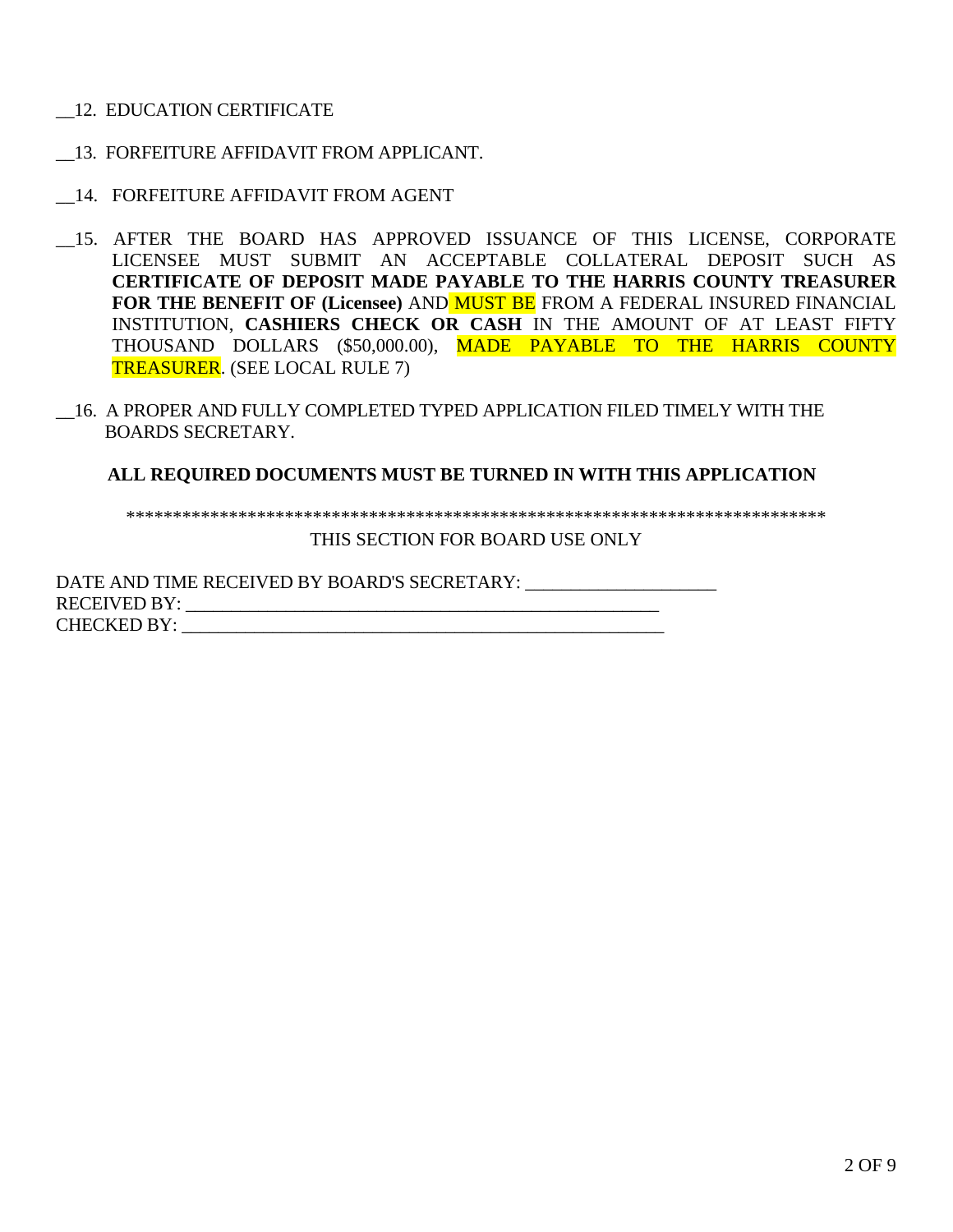# **SECTION II**

| PHONE NUMBER: The contract of the contract of the contract of the contract of the contract of the contract of the contract of the contract of the contract of the contract of the contract of the contract of the contract of  |  |  |  |  |
|--------------------------------------------------------------------------------------------------------------------------------------------------------------------------------------------------------------------------------|--|--|--|--|
|                                                                                                                                                                                                                                |  |  |  |  |
|                                                                                                                                                                                                                                |  |  |  |  |
| 2. FULL NAME OF LOCAL SUPERVISING AGENT:                                                                                                                                                                                       |  |  |  |  |
| <u> 1999 - Jan James James Barnett, amerikan berlindar (h. 1989).</u>                                                                                                                                                          |  |  |  |  |
|                                                                                                                                                                                                                                |  |  |  |  |
| PHONE NUMBER: University of the set of the set of the set of the set of the set of the set of the set of the set of the set of the set of the set of the set of the set of the set of the set of the set of the set of the set |  |  |  |  |
| EMAIL ADDRESS: University of the Second Contract of the Second Contract of the Second Contract of the Second Contract of the Second Contract of the Second Contract of the Second Contract of the Second Contract of the Secon |  |  |  |  |
|                                                                                                                                                                                                                                |  |  |  |  |
|                                                                                                                                                                                                                                |  |  |  |  |
| CITY, STATE, ZIP CODE: University of the CITY, STATE, APPECIAL CITY, STATE, APPECIAL COMPUTER                                                                                                                                  |  |  |  |  |
|                                                                                                                                                                                                                                |  |  |  |  |
| <b>EMAIL ADDRESS:</b>                                                                                                                                                                                                          |  |  |  |  |
| 4. IS THIS CORPORATION CHARTERED OR ADMITTED TO DO BUSINESS IN THE<br><b>STATE OF TEXAS?</b><br>YES__________ NO_______________ YEAR CHARTERED________ IF "NO" EXPLAIN.                                                        |  |  |  |  |
|                                                                                                                                                                                                                                |  |  |  |  |
| 5. IS THIS CORPORATION QUALIFIED TO WRITE FIDELITY, GUARANTEE,<br>SURETY BONDS UNDER THE TEXAS INSURANCE CODE, AS AMENDED?                                                                                                     |  |  |  |  |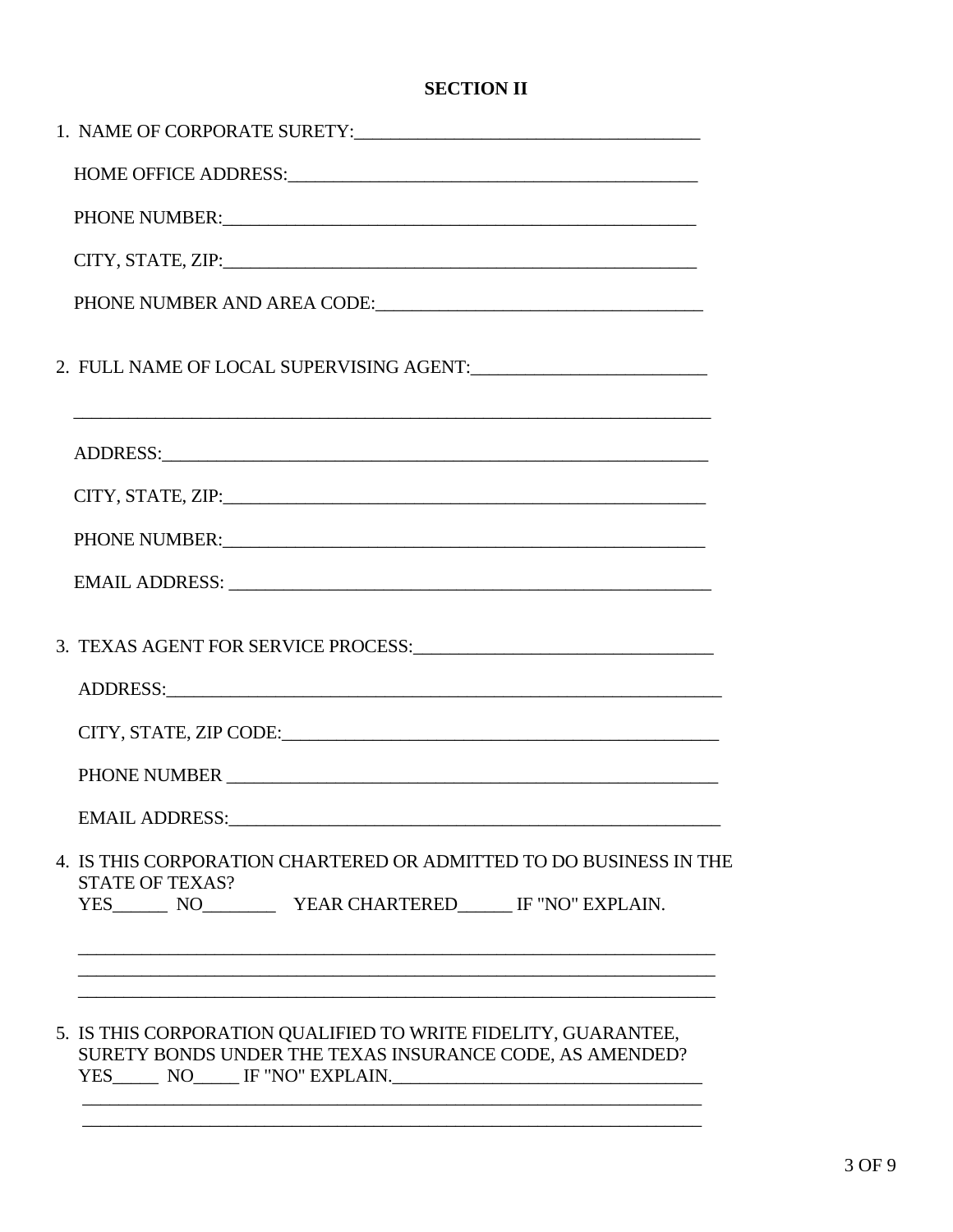- 6. D/B/A OR NAME UNDER WHICH THIS BONDING COMPANY BUSINESS WILL BE CONDUCTED:\_\_\_\_\_\_\_\_\_\_\_\_\_\_\_\_\_\_\_\_\_\_\_\_\_\_\_\_\_\_\_\_\_\_\_\_\_\_\_\_\_\_\_\_\_\_\_\_ DATE SAME FILED:
- 7. FULL NAME OF EXECUTING AGENT: DATE OF BIRTH: PLACE OF BIRTH: SOCIAL SECURITY NUMBER: DRIVER'S LICENSE OR TEXAS IDENTIFICATION CARD NUMBER:

| <b>OFFICE ADDRESS:</b>  |        |
|-------------------------|--------|
| <b>MAILING ADDRESS:</b> | PHONE: |
| CITY, STATE, ZIP:       |        |
| <b>HOME ADDRESS:</b>    | PHONE: |
| CITY, STATE, ZIP:       |        |
| <b>EMAIL ADDRESS:</b>   |        |

8. HAS THE EXECUTING AGENT EVER BEEN CONVICTED OF A MISDEMEANOR OFFENSE INVOLVING MORAL TURPITUDE OR A FELONY, ANY WHERE, SINCE THE 27TH DAY OF AUGUST, A.D., 1973? YES\_\_\_\_\_\_ NO\_\_\_\_\_\_ IF YES EXPLAIN, GIVING FULL DETAILS, JURISDICTION, STATE, COUNTY, CASE NUMBER, COURT, CHARGE, DATE OF OFFENSE AND FINAL DISPOSITION.

 $\frac{1}{\sqrt{2}}$  ,  $\frac{1}{\sqrt{2}}$  ,  $\frac{1}{\sqrt{2}}$  ,  $\frac{1}{\sqrt{2}}$  ,  $\frac{1}{\sqrt{2}}$  ,  $\frac{1}{\sqrt{2}}$  ,  $\frac{1}{\sqrt{2}}$  ,  $\frac{1}{\sqrt{2}}$  ,  $\frac{1}{\sqrt{2}}$  ,  $\frac{1}{\sqrt{2}}$  ,  $\frac{1}{\sqrt{2}}$  ,  $\frac{1}{\sqrt{2}}$  ,  $\frac{1}{\sqrt{2}}$  ,  $\frac{1}{\sqrt{2}}$  ,  $\frac{1}{\sqrt{2}}$ 

 $\frac{1}{\sqrt{2}}$  ,  $\frac{1}{\sqrt{2}}$  ,  $\frac{1}{\sqrt{2}}$  ,  $\frac{1}{\sqrt{2}}$  ,  $\frac{1}{\sqrt{2}}$  ,  $\frac{1}{\sqrt{2}}$  ,  $\frac{1}{\sqrt{2}}$  ,  $\frac{1}{\sqrt{2}}$  ,  $\frac{1}{\sqrt{2}}$  ,  $\frac{1}{\sqrt{2}}$  ,  $\frac{1}{\sqrt{2}}$  ,  $\frac{1}{\sqrt{2}}$  ,  $\frac{1}{\sqrt{2}}$  ,  $\frac{1}{\sqrt{2}}$  ,  $\frac{1}{\sqrt{2}}$ 

 $\overline{\phantom{a}}$  , and the contribution of the contribution of the contribution of the contribution of the contribution of the contribution of the contribution of the contribution of the contribution of the contribution of the

 $\overline{\phantom{a}}$  , and the contribution of the contribution of the contribution of the contribution of the contribution of the contribution of the contribution of the contribution of the contribution of the contribution of the

# 9. HAS THE CORPORATION OR EXECUTING AGENT EVER BEEN DENIED OR REFUSED A BAIL BOND LICENSE OR HAS EITHER HAD A BAIL BOND LICENSE SUSPENDED OR REVOKED BY ANY BAIL BOND BOARD IN THE STATE OF TEXAS?

| <b>YES</b> | NΟ | IF YES EXPLAIN: (COUNTY, DATE AND REASON) |
|------------|----|-------------------------------------------|
|------------|----|-------------------------------------------|

## 10. LIST ALL TEXAS COUNTIES THAT THE CORPORATION HAS A BAIL BOND LICENSE IN.  $\overline{\phantom{a}}$  ,  $\overline{\phantom{a}}$  ,  $\overline{\phantom{a}}$  ,  $\overline{\phantom{a}}$  ,  $\overline{\phantom{a}}$  ,  $\overline{\phantom{a}}$  ,  $\overline{\phantom{a}}$  ,  $\overline{\phantom{a}}$  ,  $\overline{\phantom{a}}$  ,  $\overline{\phantom{a}}$  ,  $\overline{\phantom{a}}$  ,  $\overline{\phantom{a}}$  ,  $\overline{\phantom{a}}$  ,  $\overline{\phantom{a}}$  ,  $\overline{\phantom{a}}$  ,  $\overline{\phantom{a}}$

 $\overline{\phantom{a}}$  ,  $\overline{\phantom{a}}$  ,  $\overline{\phantom{a}}$  ,  $\overline{\phantom{a}}$  ,  $\overline{\phantom{a}}$  ,  $\overline{\phantom{a}}$  ,  $\overline{\phantom{a}}$  ,  $\overline{\phantom{a}}$  ,  $\overline{\phantom{a}}$  ,  $\overline{\phantom{a}}$  ,  $\overline{\phantom{a}}$  ,  $\overline{\phantom{a}}$  ,  $\overline{\phantom{a}}$  ,  $\overline{\phantom{a}}$  ,  $\overline{\phantom{a}}$  ,  $\overline{\phantom{a}}$ 

 $\overline{\phantom{a}}$  ,  $\overline{\phantom{a}}$  ,  $\overline{\phantom{a}}$  ,  $\overline{\phantom{a}}$  ,  $\overline{\phantom{a}}$  ,  $\overline{\phantom{a}}$  ,  $\overline{\phantom{a}}$  ,  $\overline{\phantom{a}}$  ,  $\overline{\phantom{a}}$  ,  $\overline{\phantom{a}}$  ,  $\overline{\phantom{a}}$  ,  $\overline{\phantom{a}}$  ,  $\overline{\phantom{a}}$  ,  $\overline{\phantom{a}}$  ,  $\overline{\phantom{a}}$  ,  $\overline{\phantom{a}}$ 

 $\frac{1}{2}$  ,  $\frac{1}{2}$  ,  $\frac{1}{2}$  ,  $\frac{1}{2}$  ,  $\frac{1}{2}$  ,  $\frac{1}{2}$  ,  $\frac{1}{2}$  ,  $\frac{1}{2}$  ,  $\frac{1}{2}$  ,  $\frac{1}{2}$  ,  $\frac{1}{2}$  ,  $\frac{1}{2}$  ,  $\frac{1}{2}$  ,  $\frac{1}{2}$  ,  $\frac{1}{2}$  ,  $\frac{1}{2}$  ,  $\frac{1}{2}$  ,  $\frac{1}{2}$  ,  $\frac{1$ 

 $\overline{\phantom{a}}$  , and the contribution of the contribution of the contribution of the contribution of the contribution of the contribution of the contribution of the contribution of the contribution of the contribution of the

 $\overline{\phantom{a}}$  ,  $\overline{\phantom{a}}$  ,  $\overline{\phantom{a}}$  ,  $\overline{\phantom{a}}$  ,  $\overline{\phantom{a}}$  ,  $\overline{\phantom{a}}$  ,  $\overline{\phantom{a}}$  ,  $\overline{\phantom{a}}$  ,  $\overline{\phantom{a}}$  ,  $\overline{\phantom{a}}$  ,  $\overline{\phantom{a}}$  ,  $\overline{\phantom{a}}$  ,  $\overline{\phantom{a}}$  ,  $\overline{\phantom{a}}$  ,  $\overline{\phantom{a}}$  ,  $\overline{\phantom{a}}$ 

 $\overline{\phantom{a}}$  , and the contribution of the contribution of the contribution of the contribution of the contribution of the contribution of the contribution of the contribution of the contribution of the contribution of the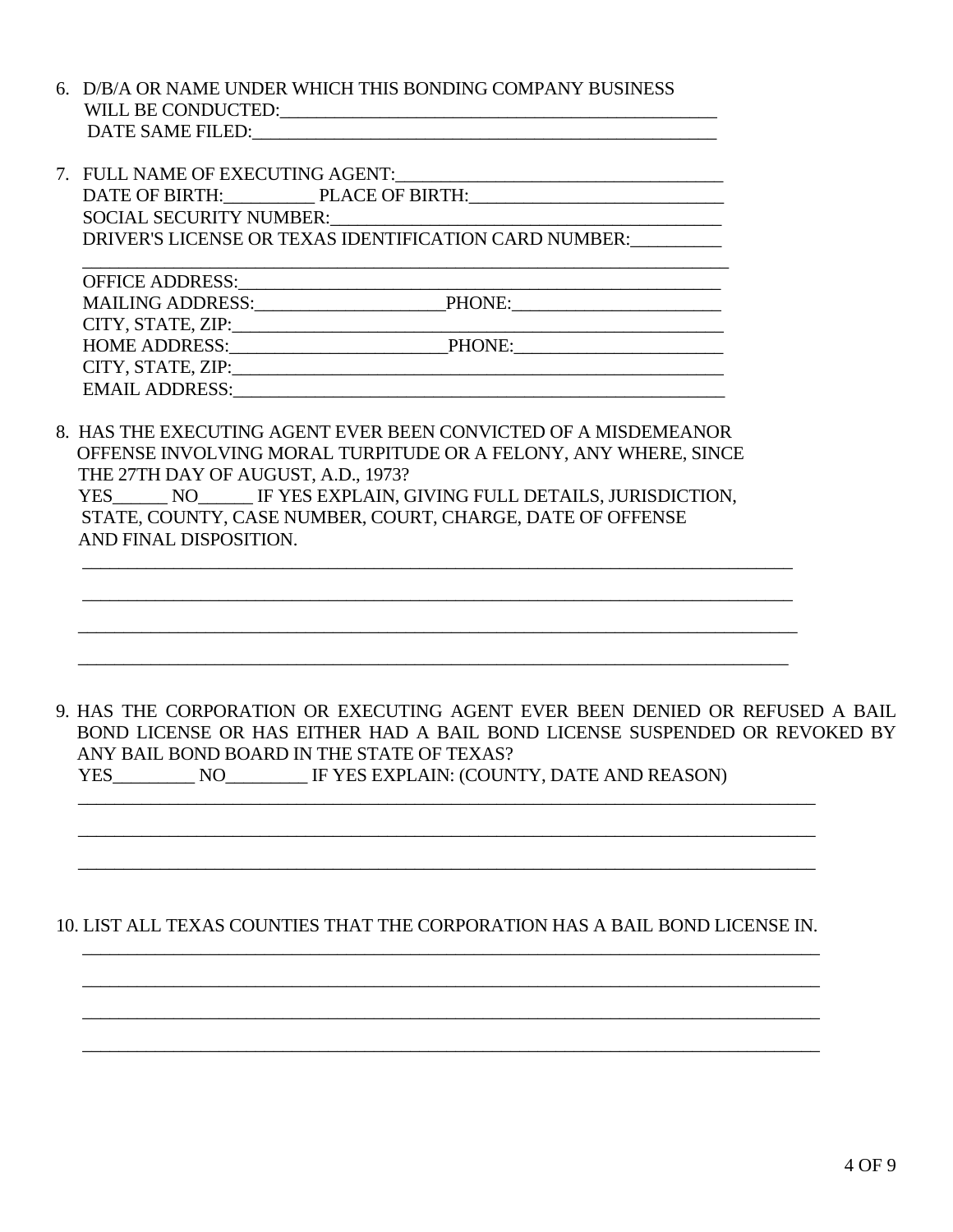# 11. HAS THIS EXECUTING AGENT EVER WORKED FOR OR OWNED A BAIL BOND COMPANY? YES\_\_\_\_\_\_\_ NO\_\_\_\_\_\_\_\_ IF YES GIVE NAME AND DATES:\_\_\_\_\_\_\_\_\_\_\_\_\_\_\_\_\_\_\_\_\_\_\_\_\_\_\_\_\_\_\_

 $\overline{\phantom{a}}$  , and the contribution of the contribution of the contribution of the contribution of the contribution of the contribution of the contribution of the contribution of the contribution of the contribution of the

 $\overline{\phantom{a}}$  , and the contribution of the contribution of the contribution of the contribution of the contribution of the contribution of the contribution of the contribution of the contribution of the contribution of the

 $\frac{1}{2}$  ,  $\frac{1}{2}$  ,  $\frac{1}{2}$  ,  $\frac{1}{2}$  ,  $\frac{1}{2}$  ,  $\frac{1}{2}$  ,  $\frac{1}{2}$  ,  $\frac{1}{2}$  ,  $\frac{1}{2}$  ,  $\frac{1}{2}$  ,  $\frac{1}{2}$  ,  $\frac{1}{2}$  ,  $\frac{1}{2}$  ,  $\frac{1}{2}$  ,  $\frac{1}{2}$  ,  $\frac{1}{2}$  ,  $\frac{1}{2}$  ,  $\frac{1}{2}$  ,  $\frac{1$ 

 $\overline{\phantom{a}}$  , and the contribution of the contribution of the contribution of the contribution of the contribution of the contribution of the contribution of the contribution of the contribution of the contribution of the

12. A PERSON WHO APPLIES TO RENEW A LICENSE THAT HAS BEEN HELD BY THE PERSON FOR AT LEAST EIGHT CONSECUTIVE YEARS WITHOUT HAVING BEEN SUSPENDED OR REVOKED AND COMPLIES WITH CHAPTER 1704.162 MAY RENEW THE LICENSE FOR A PERIOD OF 36 MONTHS FROM THE DATE OF EXPIRATION IF THE BOARD:

- KNOWS OF NO LEGAL REASON WHY THE LICENSE SHOULD NOT BE RENEWED; AND
- DETERMINES THAT THE APPLICANT HAS SUBMITTED AN ANNUAL FINANCIAL REPORT TO EACH COUNTY BAIL BOND BOARD BEFORE THE ANNIVERSARY DATE OF THE ISSUANCE OF THE APPLICANT'S LICENSE.

HAVE YOU COMPLIED WITH THIS CHAPTER? YES\_\_\_\_\_\_\_\_ NO\_\_\_\_\_\_\_.

13. LIST ALL EMPLOYEES THAT ARE GOING TO WORK FOR OR THAT ARE NOW WORKING FOR THIS COMPANY.

| <b>Name</b> | <b>DOB</b> | <b>SSN</b> | DL# | <b>Address</b> |
|-------------|------------|------------|-----|----------------|
|             |            |            |     |                |
|             |            |            |     |                |
|             |            |            |     |                |
|             |            |            |     |                |
|             |            |            |     |                |
|             |            |            |     |                |
|             |            |            |     |                |
|             |            |            |     |                |
|             |            |            |     |                |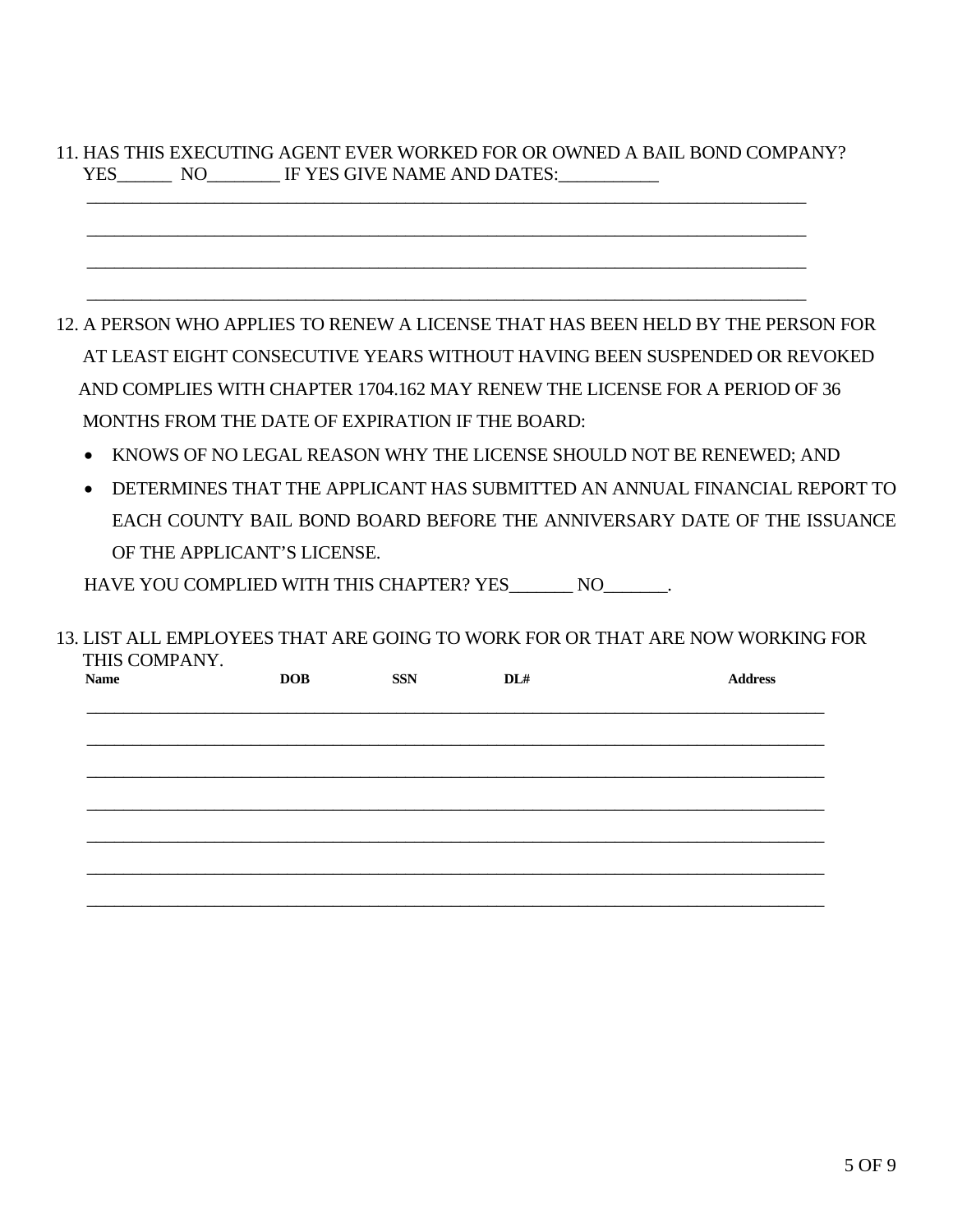#### 14. LIST ALL BAIL BOND FINAL JUDGEMENTS BY LICENSE NUMBERS THAT THIS CORPORATION IS LIABLE FOR IN HARRIS COUNTY.

| <b>COUNTY</b> | <b>COURT</b> | CASE# | DEFENDANT'S NAME | JUDG.DATE | <b>LIABILITY</b> |
|---------------|--------------|-------|------------------|-----------|------------------|
|               |              |       |                  |           |                  |
|               |              |       |                  |           |                  |
|               |              |       |                  |           |                  |
|               |              |       |                  |           |                  |
|               |              |       |                  |           |                  |
|               |              |       |                  |           |                  |
|               |              |       |                  |           |                  |
|               |              |       |                  |           |                  |
|               |              |       |                  |           |                  |
|               |              |       |                  |           |                  |

TOTAL NUMBER FINAL JUDGEMENTS: \_\_\_\_\_\_\_\_\_\_\_\_\_\_\_\_\_\_\_\_\_\_\_\_\_\_\_\_\_\_\_\_\_\_\_\_ TOTAL FINAL JUDGEMENT LIABILITY:\_\_\_\_\_\_\_\_\_\_\_\_\_\_\_\_\_\_\_\_\_\_\_\_\_\_\_\_\_\_\_\_\_\_\_\_

#### **SECTION III**

IN CONSIDERATION OF GRANTING THIS BAIL BOND LICENSE AND IN ORDER TO INSURE PAYMENT OF ALL OBLIGATIONS INCURRED BY THIS CORPORATION DUE TO THIS LICENSE, THE CORPORATION WILL DEPOSIT WITH THE HARRIS COUNTY TREASURER THE SECURITY IN THE AMOUNT AS INDICATED BELOW. ANY CERTIFICATE OF DEPOSIT, LETTER OF CREDIT OR CASHIER'S CHECKS MUST BE FROM A FEDERAL INSURED FINANCIAL INSTITUTION.

U.S. CURRENCY: \\$

CASHIER'S CHECK: \$\_\_\_\_\_\_\_\_\_\_\_\_\_\_\_\_\_\_\_\_

CERTIFICATE OF DEPOSIT:\$ CD No.#

BANK NAME AND LOCATION:\_\_\_\_\_\_\_\_\_\_\_\_\_\_\_\_\_\_\_\_\_\_\_\_\_\_\_\_\_\_\_\_\_\_\_\_\_\_\_\_\_\_\_\_\_\_\_\_\_\_\_\_\_\_\_\_\_\_\_\_\_\_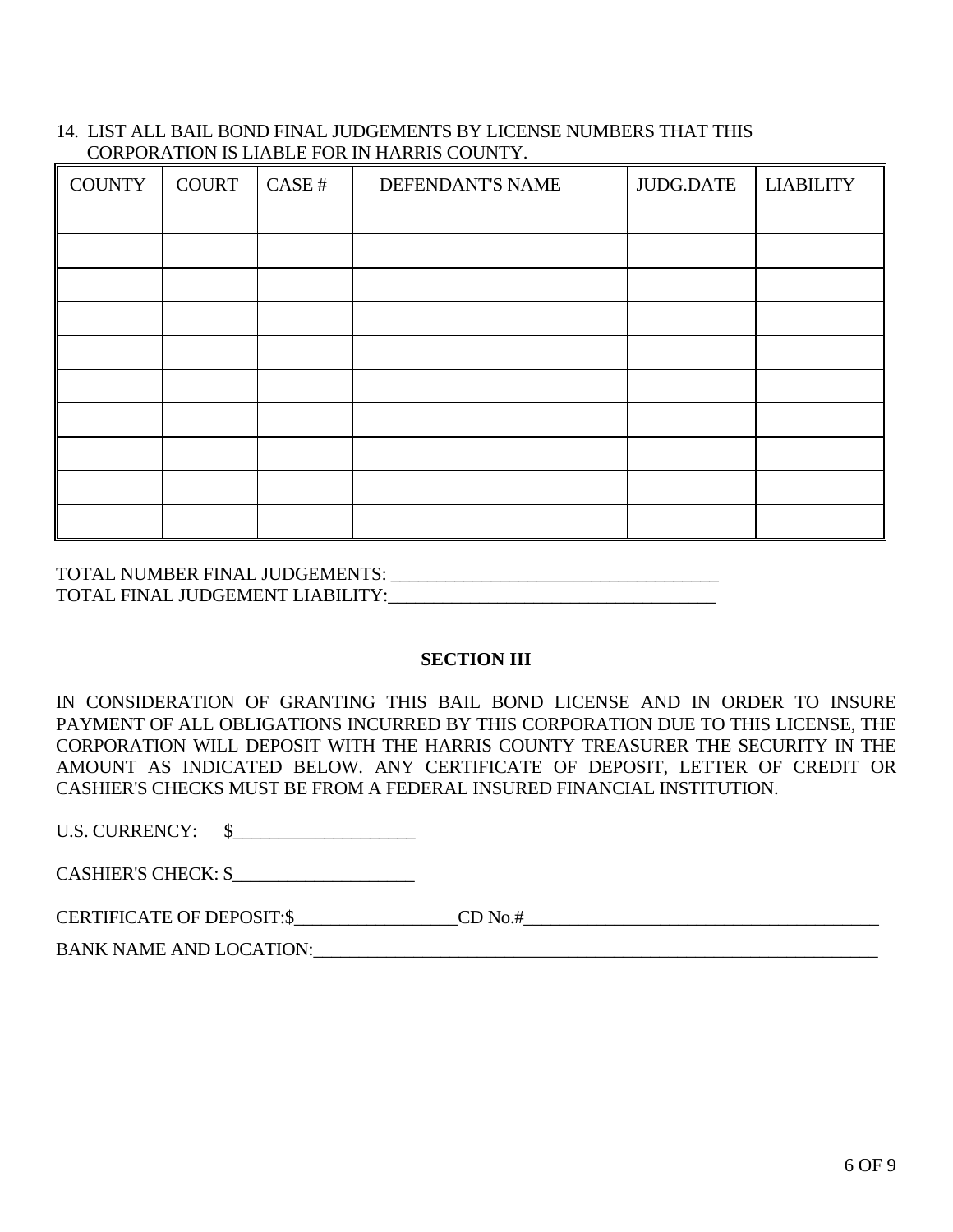#### **AFFIDAVIT**

| HIS KNOWLEDGE.                                                                                                        | THE UNDERSIGNED OFFICER OF THE NAMED CORPORATION HEREBY CERTIFIES THAT HE<br>HAS READ THIS APPLICATION AND STATES THAT THE INFORMATION CONTAINED IN THIS<br>APPLICATION IS TRUE AND CORRECT, WITHOUT ANY MATERIAL OMISSIONS, TO THE BEST OF |  |
|-----------------------------------------------------------------------------------------------------------------------|---------------------------------------------------------------------------------------------------------------------------------------------------------------------------------------------------------------------------------------------|--|
|                                                                                                                       | (DATE SIGNED) (SIGNATURE OF CORPORATE OFFICER)                                                                                                                                                                                              |  |
| <u> 1989 - Johann John Stone, markin film yn y breninnas y breninnas y breninnas y breninnas y breninnas y brenin</u> | (TYPE NAME OF CORPORATE OFFICER SIGNING, TITLE AND OFFICE HELD)                                                                                                                                                                             |  |
| (TYPE CORPORATION'S FULL NAME)                                                                                        |                                                                                                                                                                                                                                             |  |
|                                                                                                                       |                                                                                                                                                                                                                                             |  |
|                                                                                                                       |                                                                                                                                                                                                                                             |  |
|                                                                                                                       |                                                                                                                                                                                                                                             |  |
|                                                                                                                       | NOTARY PUBLIC IN AND FOR THE COUNTY OF<br>AND STATE OF                                                                                                                                                                                      |  |
|                                                                                                                       | MY COMMISSION EXPIRES:                                                                                                                                                                                                                      |  |
| THE STATE OF                                                                                                          |                                                                                                                                                                                                                                             |  |
| COUNTY OF                                                                                                             |                                                                                                                                                                                                                                             |  |
|                                                                                                                       | BEFORE ME, THE UNDERSIGNED AUTHORITY, ON THIS _______ DAY OF                                                                                                                                                                                |  |
|                                                                                                                       |                                                                                                                                                                                                                                             |  |
|                                                                                                                       | KNOWN TO ME TO BE THE PERSON WHOSE NAME IS SUBSCRIBED TO THE                                                                                                                                                                                |  |
|                                                                                                                       | FOLLOWING INSTRUMENT, AND ACKNOWLEDGED TO BE THAT HE EXECUTED THE                                                                                                                                                                           |  |
|                                                                                                                       | SAME FOR THE PURPOSE AND CONSIDERATION THEREIN EXPRESSED.                                                                                                                                                                                   |  |
|                                                                                                                       | GIVEN UNDER MY HAND AND SEAL OF OFFICE ON THIS THE _______                                                                                                                                                                                  |  |
|                                                                                                                       |                                                                                                                                                                                                                                             |  |
|                                                                                                                       |                                                                                                                                                                                                                                             |  |
|                                                                                                                       | NOTARY PUBLIC IN AND FOR THE COUNTY OF                                                                                                                                                                                                      |  |

 $\longrightarrow$  AND STATE OF  $\longrightarrow$ 

MY COMMISSION EXPIRES: \_\_\_\_\_\_\_\_\_\_\_\_\_\_\_\_\_\_\_\_\_\_\_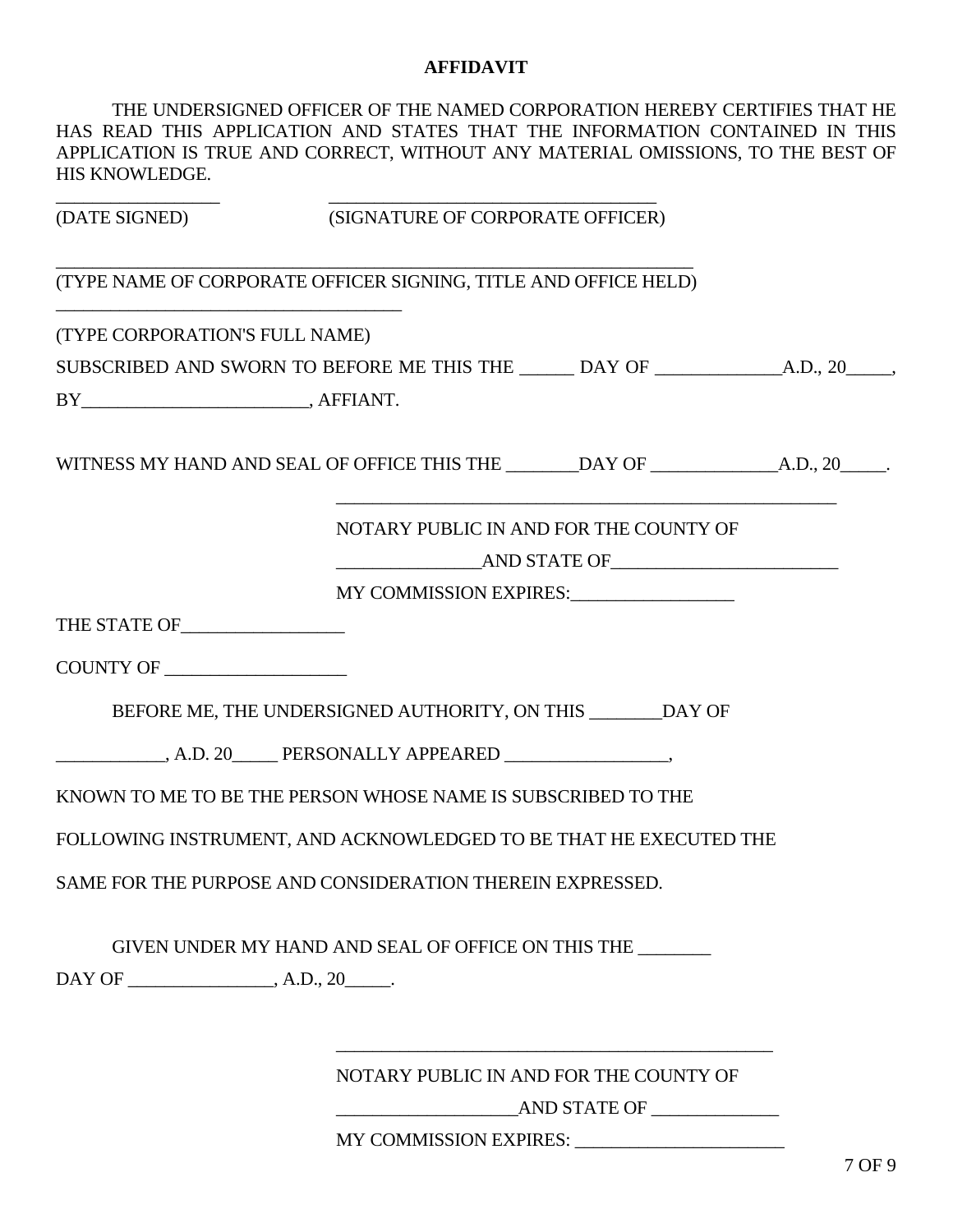# **STATE OF TEXAS**

# **COUNTY OF HARRIS**

\_\_\_\_\_\_\_\_\_\_\_\_\_\_\_\_\_\_\_\_\_\_\_\_\_\_\_\_\_\_\_\_\_\_\_\_\_

# **AFFIDAVIT**

| <u> 1989 - Johann Stein, mars an deutscher Stein († 1958)</u> | , AFFIANT, AFFIRM THAT AS OF THE DATE OF THE                                 |
|---------------------------------------------------------------|------------------------------------------------------------------------------|
|                                                               | APPLICANT, HAVE NO UNPAID FINAL                                              |
|                                                               | JUDGEMENTS OF FORFEITURE AGAINST ME IN ANY COUNTY IN WHICH I HAVE WRITTEN A  |
|                                                               | BAIL BOND OR IN ANY COUNTY IN WHICH I HOLD OR HAVE HELD A BAIL BOND LICENSE. |

# **AFFIANT**

|                                                                          | BEFORE ME, NOTARY PUBLIC, ON THIS ______DAY OF ____________________________, A.D. |
|--------------------------------------------------------------------------|-----------------------------------------------------------------------------------|
| 20 PERSONALLY APPEARED                                                   | , KNOWN TO ME                                                                     |
| TO BE THE PERSON WHOSE NAME IS SUBSCRIBED TO THE FOREGOING DOCUMENT AND, |                                                                                   |
|                                                                          | BEING BY ME FIRST DULY SWORN, DECLARED THAT THE STATEMENTS THEREIN CONTAINED      |
| ARE TRUE AND CORRECT.                                                    |                                                                                   |

**SEAL**

# **NOTARY PUBLIC, STATE OF TEXAS**

 **\_\_\_\_\_\_\_\_\_\_\_\_\_\_\_\_\_\_\_\_\_\_\_\_\_\_\_\_\_\_\_\_\_\_\_\_\_\_\_\_\_\_** 

**MY COMMISSION EXPIRES:** \_\_\_\_\_\_\_\_\_\_\_\_\_\_\_